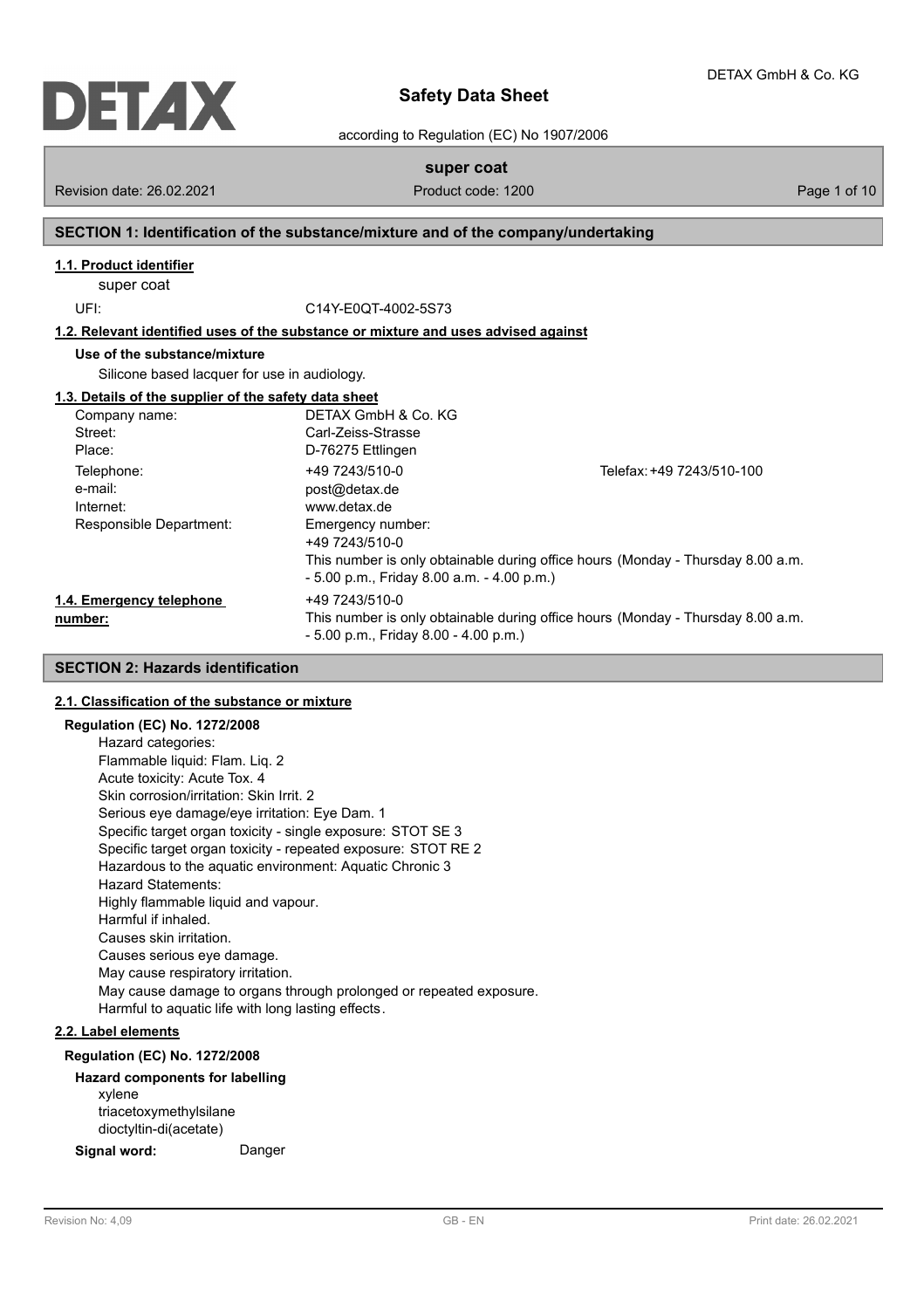according to Regulation (EC) No 1907/2006

# **super coat**

Revision date: 26.02.2021 **Product code: 1200** Page 2 of 10

**Pictograms:**



# **Hazard statements**

| H <sub>225</sub> | Highly flammable liquid and vapour.                                |
|------------------|--------------------------------------------------------------------|
| H315             | Causes skin irritation.                                            |
| H318             | Causes serious eye damage.                                         |
| H332             | Harmful if inhaled.                                                |
| H335             | May cause respiratory irritation.                                  |
| H373             | May cause damage to organs through prolonged or repeated exposure. |
| H412             | Harmful to aquatic life with long lasting effects.                 |

## **Precautionary statements**

| P <sub>210</sub> | Keep away from heat, hot surfaces, sparks, open flames and other ignition sources. No<br>smoking.                                   |
|------------------|-------------------------------------------------------------------------------------------------------------------------------------|
| P <sub>280</sub> | Wear protective gloves/protective clothing/eye protection/face protection/hearing<br>protection.                                    |
| P305+P351+P338   | IF IN EYES: Rinse cautiously with water for several minutes. Remove contact lenses, if<br>present and easy to do. Continue rinsing. |
| P310             | Immediately call a POISON CENTER/doctor.                                                                                            |
| P370+P378        | In case of fire: Use Carbon dioxide (CO2), Foam, Extinguishing powder to extinguish.                                                |
| P403+P235        | Store in a well-ventilated place. Keep cool.                                                                                        |

## **2.3. Other hazards**

No information available.

# **SECTION 3: Composition/information on ingredients**

## **3.2. Mixtures**

**Chemical characterization**

Polydimethylsiloxane with functional groups in organic solvents.

# **Hazardous components**

| CAS No     | Chemical name                                                                                                                                                                |              |                  |             |  |
|------------|------------------------------------------------------------------------------------------------------------------------------------------------------------------------------|--------------|------------------|-------------|--|
|            | EC No                                                                                                                                                                        | Index No     | <b>REACH No</b>  |             |  |
|            | <b>GHS Classification</b>                                                                                                                                                    |              |                  |             |  |
| 1330-20-7  | xylene                                                                                                                                                                       |              |                  | $50 - 55\%$ |  |
|            | 215-535-7                                                                                                                                                                    | 601-022-00-9 | 01-2119488216-32 |             |  |
|            | Flam. Lig. 3, Acute Tox. 4, Acute Tox. 4, Skin Irrit. 2, Eye Irrit. 2, STOT SE 3, STOT RE 2, Asp.<br>Tox. 1, Aquatic Chronic 3; H226 H332 H312 H315 H319 H335 H373 H304 H412 |              |                  |             |  |
| 108-87-2   | methylcyclohexane                                                                                                                                                            |              | $10 - 5\%$       |             |  |
|            | 203-624-3                                                                                                                                                                    | 601-018-00-7 |                  |             |  |
|            | Flam. Liq. 2, Skin Irrit. 2, STOT SE 3, Asp. Tox. 1, Aquatic Chronic 2; H225 H315 H336 H304<br>H411                                                                          |              |                  |             |  |
| 4253-34-3  | triacetoxymethylsilane                                                                                                                                                       |              |                  | $1 - 5\%$   |  |
|            | 224-221-9                                                                                                                                                                    |              | 01-2119962266-32 |             |  |
|            | Acute Tox. 4, Skin Corr. 1C, Eye Dam. 1; H302 H314 H318 EUH014                                                                                                               |              |                  |             |  |
| 17586-94-6 | dioctyltin-di(acetate)                                                                                                                                                       |              |                  | < 1 %       |  |
|            | 241-555-0                                                                                                                                                                    |              |                  |             |  |
|            | Acute Tox. 2, Skin Corr. 1A, Eye Dam. 1, STOT SE 2; H330 H314 H318 H371                                                                                                      |              |                  |             |  |

Full text of H and EUH statements: see section 16.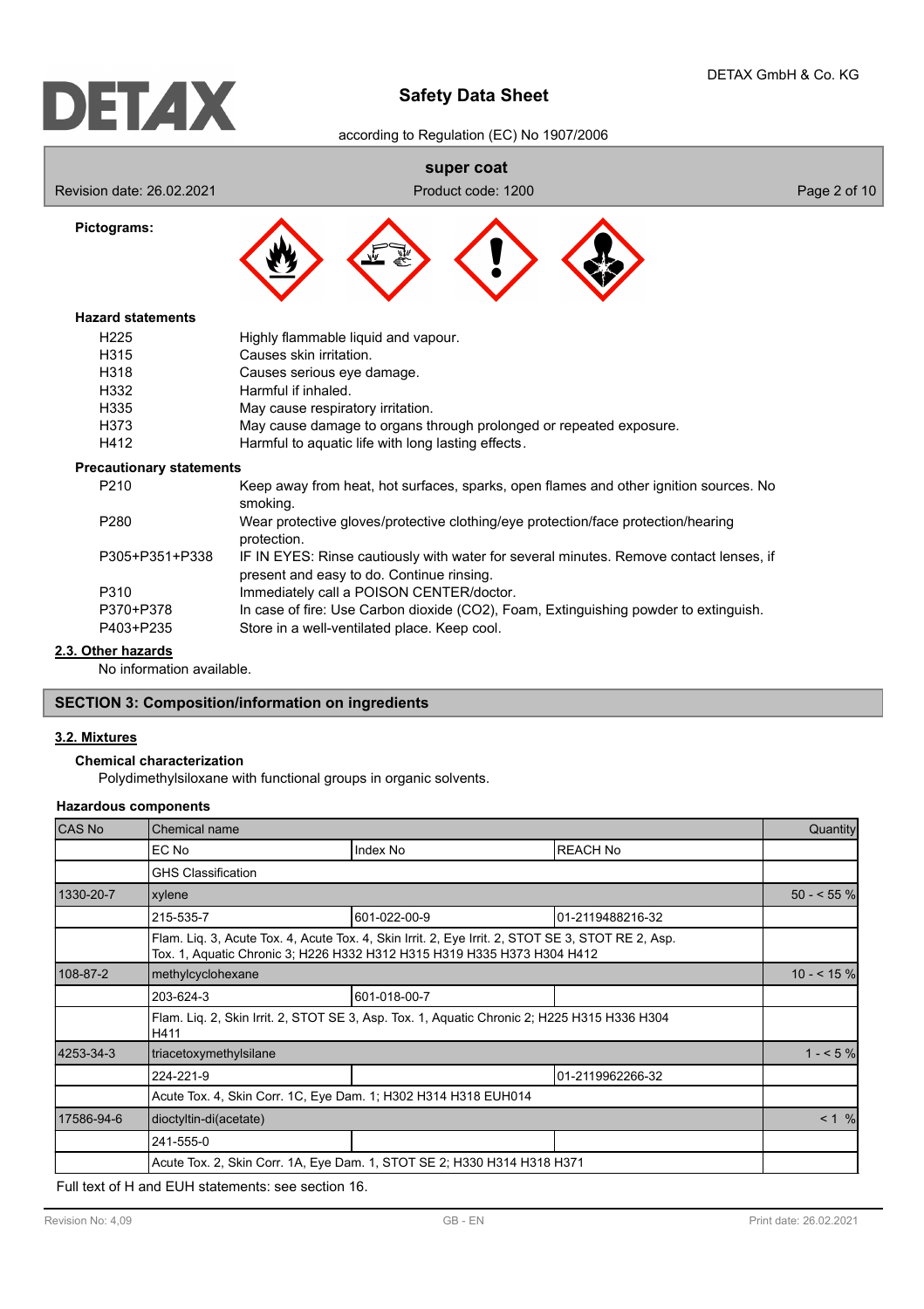according to Regulation (EC) No 1907/2006

# **super coat**

Revision date: 26.02.2021 **Product code: 1200** Product code: 1200 **Page 3 of 10** 

# **SECTION 4: First aid measures**

## **4.1. Description of first aid measures**

## **After inhalation**

Provide fresh air. When in doubt or if symptoms are observed, get medical advice.

#### **After contact with skin**

After contact with skin, wash immediately with plenty of water and soap. Take off immediately all contaminated clothing and wash it before reuse. Medical treatment necessary.

#### **After contact with eyes**

In case of contact with eyes flush immediately with plenty of flowing water for 10 to 15 minutes holding eyelids apart and consult an ophthalmologist.

#### **After ingestion**

Rinse mouth immediately and drink plenty of water. Seek immediately medical advice. Do not induce vomiting. In case of spontaneous vomiting take care of an unhindered flow out of the vomit ( danger of suffocation).

## **4.2. Most important symptoms and effects, both acute and delayed**

No information available.

# **4.3. Indication of any immediate medical attention and special treatment needed**

Treat symptomatically.

## **SECTION 5: Firefighting measures**

## **5.1. Extinguishing media**

# **Suitable extinguishing media**

Carbon dioxide (CO2), Foam, Extinguishing powder.

## **Unsuitable extinguishing media**

Water.

# **5.2. Special hazards arising from the substance or mixture**

Highly flammable. Vapours can form explosive mixtures with air.

## **5.3. Advice for firefighters**

Wear a self-contained breathing apparatus and chemical protective clothing. Full protection suit.

## **Additional information**

Use water spray jet to protect personnel and to cool endangered containers. Suppress gases/vapours/mists with water spray jet. Collect contaminated fire extinguishing water separately. Do not allow entering drains or surface water.

## **SECTION 6: Accidental release measures**

## **6.1. Personal precautions, protective equipment and emergency procedures**

Remove all sources of ignition. Provide adequate ventilation. Do not breathe gas/fumes/vapour/spray. Avoid contact with skin, eyes and clothes. Use personal protection equipment.

## **6.2. Environmental precautions**

Do not allow uncontrolled discharge of product into the environment. Explosion risk in case of fire.

# **6.3. Methods and material for containment and cleaning up**

Absorb with liquid-binding material (e.g. sand, diatomaceous earth, acid- or universal binding agents). Treat the recovered material as prescribed in the section on waste disposal.

# **6.4. Reference to other sections**

Safe handling: see section 7 Personal protection equipment: see section 8 Disposal: see section 13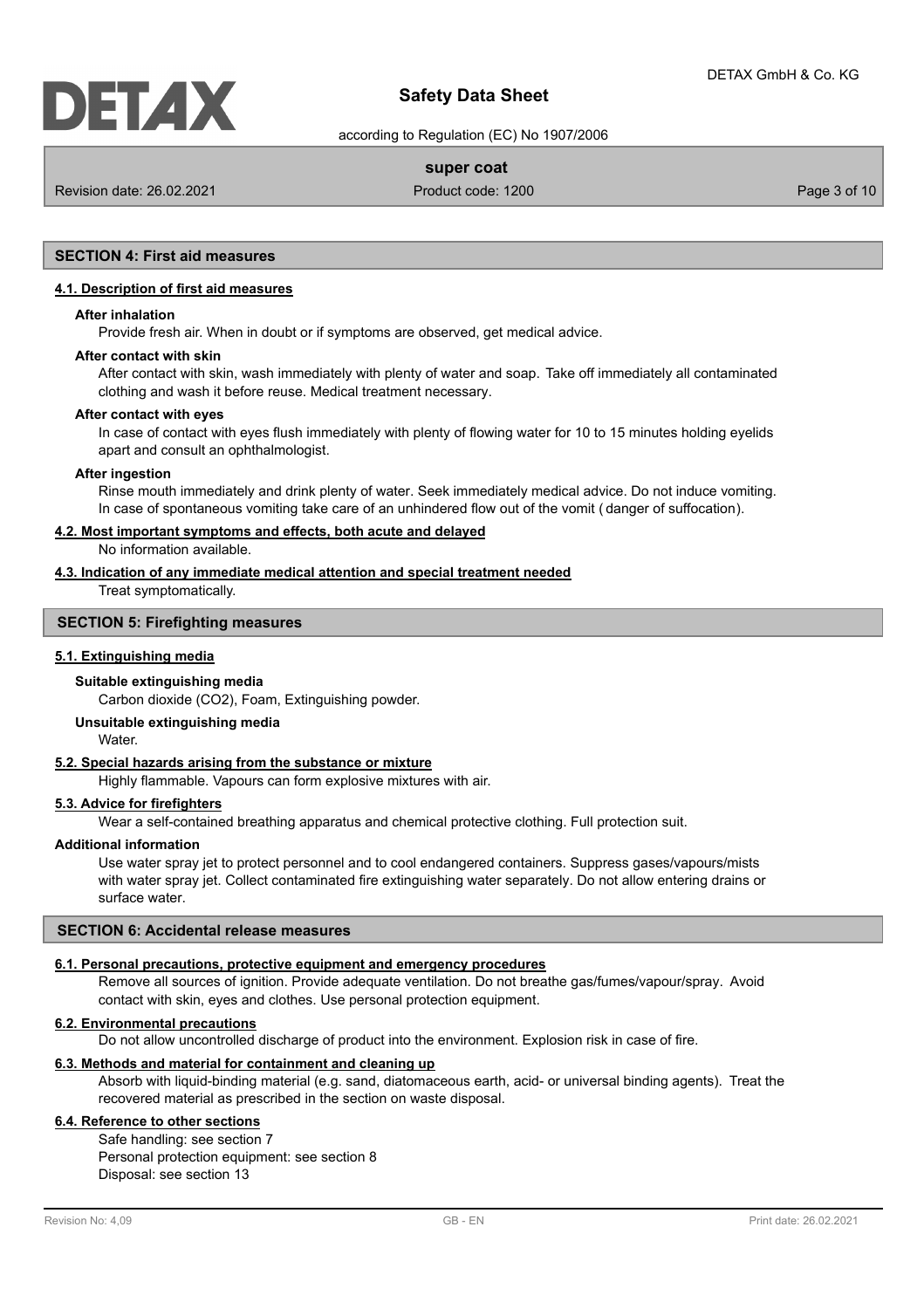according to Regulation (EC) No 1907/2006

# **super coat**

Revision date: 26.02.2021 **Product code: 1200** Product code: 1200 **Page 4 of 10** 

# **SECTION 7: Handling and storage**

# **7.1. Precautions for safe handling**

## **Advice on safe handling**

If handled uncovered, arrangements with local exhaust ventilation have to be used. Do not breathe gas/fumes/vapour/spray.

# **Advice on protection against fire and explosion**

Keep away from sources of ignition. - No smoking. Take precautionary measures against static discharges. Vapours can form explosive mixtures with air.

## **7.2. Conditions for safe storage, including any incompatibilities**

## **Requirements for storage rooms and vessels**

Keep container tightly closed. Keep locked up. Store in a place accessible by authorized persons only. Provide adequate ventilation as well as local exhaustion at critical locations. Keep in a cool, well-ventilated place. Keep away from heat, hot surfaces, sparks, open flames and other ignition sources. No smoking.

#### **Hints on joint storage**

Do not store together with: Oxidising agent . Pyrophoric or self-heating substances. Oxidising agent Oxidising agent

## **7.3. Specific end use(s)**

Liquid for coating of silicone based ear impressions. For use by trained specialist staff.

## **SECTION 8: Exposure controls/personal protection**

## **8.1. Control parameters**

## **Exposure limits (EH40)**

| I CAS No  | Substance             | ppm  | mg/m <sup>3</sup> | fibres/mll | Category      | Origin |
|-----------|-----------------------|------|-------------------|------------|---------------|--------|
| 1330-20-7 | Xylene: mixed isomers | 50I  | <b>220</b>        |            | TWA (8 h)     | WEL    |
|           |                       | 100l | 441               |            | STEL (15 min) | WEL    |

#### **Biological Monitoring Guidance Values (EH40)**

| <b>CAS No</b> | Substance                           | Parameter                            | Value    | Test material | Sampling time      |
|---------------|-------------------------------------|--------------------------------------|----------|---------------|--------------------|
| 1330-20-7     | Xylene, o-, m-, p- or mixed isomers | methyl hippuric acid<br>(creatinine) | mmol/mol | 650 lurine    | <b>IPost shift</b> |

#### **8.2. Exposure controls**

#### **Appropriate engineering controls**

If handled uncovered, arrangements with local exhaust ventilation have to be used. Do not breathe gas/fumes/vapour/spray.

## **Protective and hygiene measures**

Remove contaminated, saturated clothing immediately. Draw up and observe skin protection programme. Wash hands and face before breaks and after work and take a shower if necessary . When using do not eat, drink, smoke, sniff.

#### **Eye/face protection**

Suitable eye protection: goggles.

## **Hand protection**

When handling with chemical substances, protective gloves must be worn with the CE-label including the four control digits. The quality of the protective gloves resistant to chemicals must be chosen as a function of the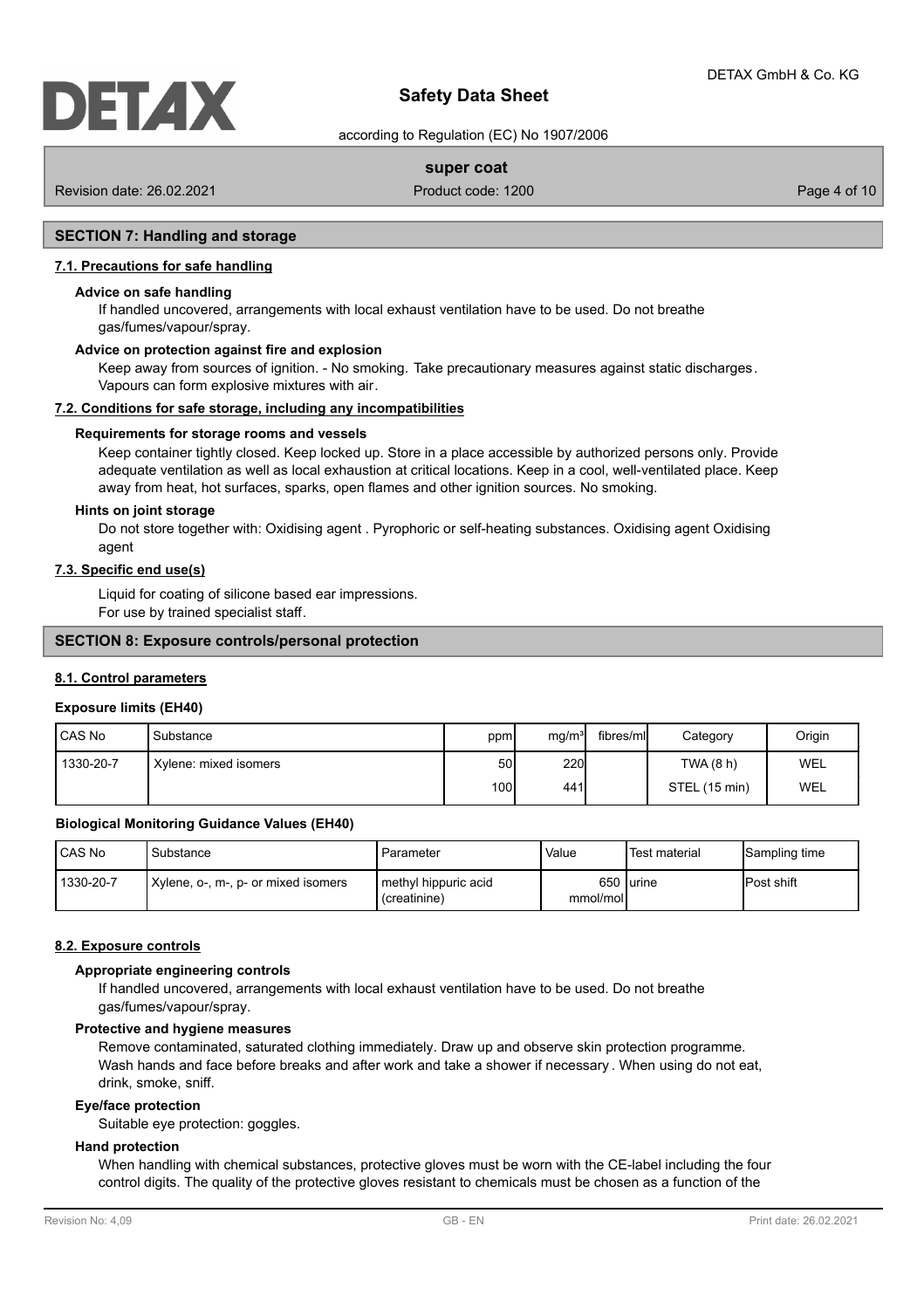

according to Regulation (EC) No 1907/2006

# **super coat**

Revision date: 26.02.2021 **Product code: 1200** Page 5 of 10

specific working place concentration and quantity of hazardous substances. For special purposes, it is recommended to check the resistance to chemicals of the protective gloves mentioned above together with the supplier of these gloves.

Suitable are gloves of the following material: FKM (fluoro rubber)

# **Skin protection**

Flame-retardant protective clothing. Wear anti-static footwear and clothing . . .

# **Respiratory protection**

In case of inadequate ventilation wear respiratory protection.

## **SECTION 9: Physical and chemical properties**

# **9.1. Information on basic physical and chemical properties**

| Physical state:                                               | liquid:                                  |                           |                                  |
|---------------------------------------------------------------|------------------------------------------|---------------------------|----------------------------------|
| Colour:<br>Odour:                                             | transparent, blue<br>Xylene/ Acetic acid |                           |                                  |
|                                                               |                                          |                           |                                  |
|                                                               |                                          |                           | <b>Test method</b>               |
| pH-Value:                                                     |                                          | not determined            |                                  |
| Changes in the physical state                                 |                                          |                           |                                  |
| Melting point:                                                |                                          | not determined            |                                  |
| Initial boiling point and boiling range:                      |                                          |                           | >99 °C DIN 51356                 |
| Flash point:                                                  |                                          |                           | <1 °C DIN 51755                  |
| Sustaining combustion:                                        |                                          | Not sustaining combustion |                                  |
| <b>Flammability</b>                                           |                                          |                           |                                  |
| Solid:                                                        |                                          | not applicable            |                                  |
| Gas:                                                          |                                          | not applicable            |                                  |
| <b>Explosive properties</b><br>The product is not: Explosive. |                                          |                           |                                  |
| Lower explosion limits:                                       |                                          | 1,1 vol. %                |                                  |
| Upper explosion limits:                                       |                                          | 6,7 vol. %                |                                  |
| <b>Auto-ignition temperature</b>                              |                                          |                           |                                  |
| Solid:                                                        |                                          | not applicable            |                                  |
| Gas:                                                          |                                          | not applicable            |                                  |
| Decomposition temperature:                                    |                                          | not determined            |                                  |
| <b>Oxidizing properties</b><br>Not oxidizing.                 |                                          |                           |                                  |
| Vapour pressure:<br>(at 20 $^{\circ}$ C)                      |                                          | 48 hPa                    |                                  |
| Density (at 20 °C):                                           |                                          |                           | 0,92 g/cm <sup>3</sup> DIN 51757 |
| Water solubility:                                             |                                          | insoluble                 |                                  |
| Solubility in other solvents<br>not determined                |                                          |                           |                                  |
| Partition coefficient:                                        |                                          | not determined            |                                  |
| Viscosity / dynamic:<br>(at 23 $^{\circ}$ C)                  |                                          | 100 mPa·s CP              |                                  |
| Vapour density:                                               |                                          | not determined            |                                  |
| Evaporation rate:                                             |                                          | not determined            |                                  |
| 9.2. Other information                                        |                                          |                           |                                  |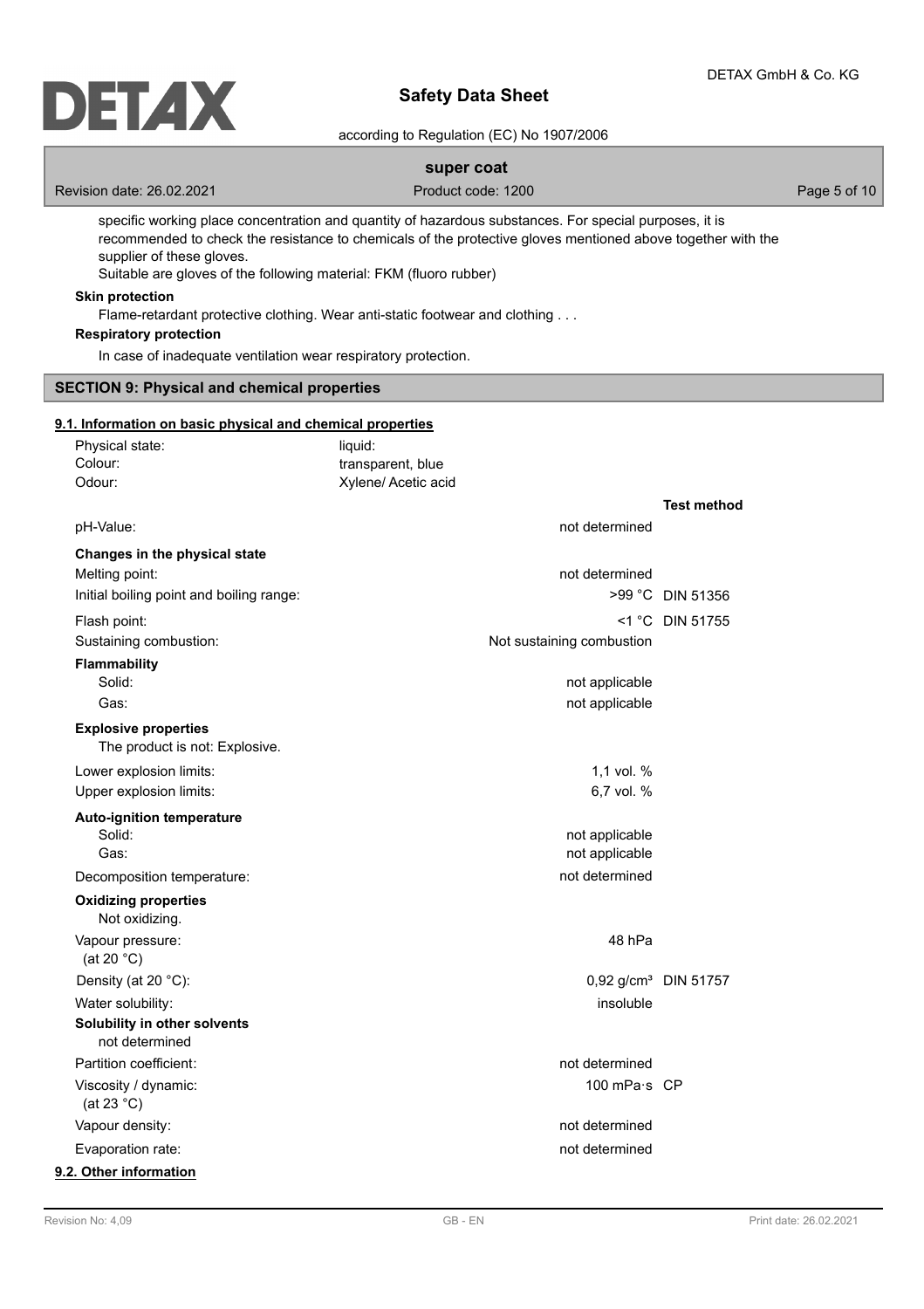according to Regulation (EC) No 1907/2006

# **super coat**

Revision date: 26.02.2021 **Product code: 1200** Product code: 1200 **Page 6 of 10** 

Solid content: not determined

# **SECTION 10: Stability and reactivity**

## **10.1. Reactivity**

Highly flammable.

# **10.2. Chemical stability**

The product is stable under storage at normal ambient temperatures.

# **10.3. Possibility of hazardous reactions**

Reacts with : strong oxidising agents. The product may attack same plastic materials.

## **10.4. Conditions to avoid**

Keep away from sources of heat (e.g. hot surfaces), sparks and open flames. Vapours can form explosive mixtures with air. Therefore keep only in tightly closed containers between 15°C/ 59°F and 25°C/ 77°F.

# **10.5. Incompatible materials**

No information available.

## **10.6. Hazardous decomposition products**

The following applies for the silicone content of the product: At temperature of appr. 150°C/ 302 °F a small amount of formaldehyde can be released by oxidative degradation.

# **SECTION 11: Toxicological information**

## **11.1. Information on toxicological effects**

## **Acute toxicity**

Harmful if inhaled.

# **ATEmix calculated**

ATE (inhalation vapour) 18,94 mg/l; ATE (inhalation aerosol) 2,513 mg/l

| CAS No     | Chemical name           |               |             |         |                 |        |  |
|------------|-------------------------|---------------|-------------|---------|-----------------|--------|--|
|            | Exposure route          | Dose          |             | Species | Source          | Method |  |
| 1330-20-7  | xylene                  |               |             |         |                 |        |  |
|            | oral                    | LD50<br>mg/kg | 3500        | Rat     | <b>GESTIS</b>   |        |  |
|            | dermal                  | LD50<br>mg/kg | >1700       | Rabbit  | <b>GESTIS</b>   |        |  |
|            | inhalation (4 h) vapour | LC50<br>mg/l  | 29,08       | Rat     | <b>GESTIS</b>   |        |  |
|            | inhalation aerosol      | <b>ATE</b>    | $1,5$ mg/l  |         |                 |        |  |
| 108-87-2   | methylcyclohexane       |               |             |         |                 |        |  |
|            | oral                    | LD50<br>mg/kg | > 3200      | Rat     | <b>GESTIS</b>   |        |  |
|            | dermal                  | LD50<br>mg/kg | 86000       | Rabbit  |                 |        |  |
| 4253-34-3  | triacetoxymethylsilane  |               |             |         |                 |        |  |
|            | oral                    | LD50<br>mg/kg | 1600        | Rat     | <b>OECD 401</b> |        |  |
| 17586-94-6 | dioctyltin-di(acetate)  |               |             |         |                 |        |  |
|            | oral                    | LD50<br>mg/kg | >2000       | Rat     |                 |        |  |
|            | inhalation vapour       | <b>ATE</b>    | $0,5$ mg/l  |         |                 |        |  |
|            | inhalation aerosol      | <b>ATE</b>    | $0,05$ mg/l |         |                 |        |  |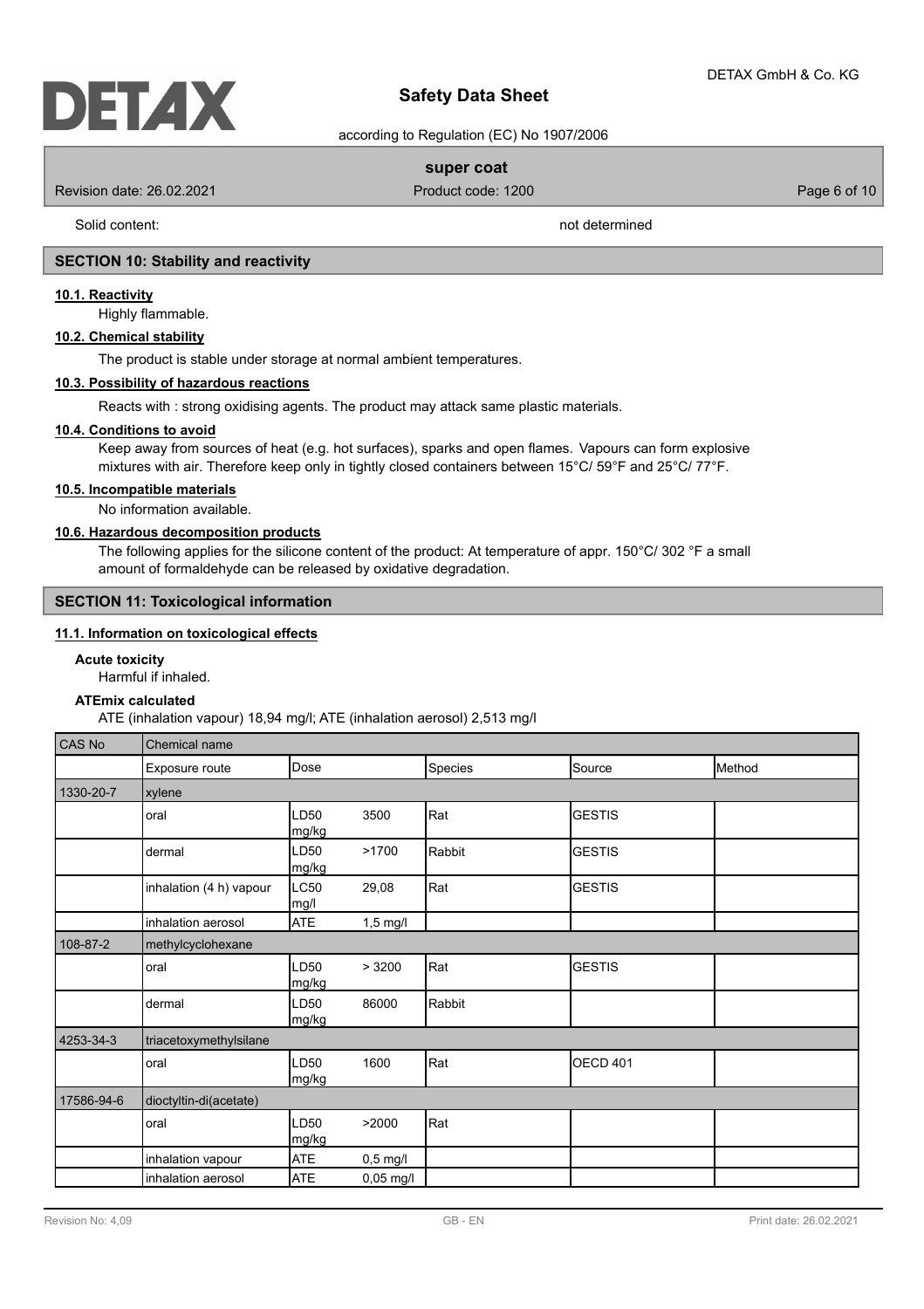# DELAX

# **Safety Data Sheet**

according to Regulation (EC) No 1907/2006

# **super coat**

Revision date: 26.02.2021 **Product code: 1200** Page 7 of 10

# **Irritation and corrosivity**

Causes skin irritation.

Causes serious eye damage.

# **Sensitising effects**

Based on available data, the classification criteria are not met.

## **Carcinogenic/mutagenic/toxic effects for reproduction**

Based on available data, the classification criteria are not met.

## **STOT-single exposure**

May cause respiratory irritation. (xylene)

# **STOT-repeated exposure**

May cause damage to organs through prolonged or repeated exposure. (xylene)

## **Aspiration hazard**

Based on available data, the classification criteria are not met.

## **Additional information on tests**

This mixture is classified as hazardous according to regulation (EC) No. 1272/2008 [CLP].

# **SECTION 12: Ecological information**

## **12.1. Toxicity**

Harmful to aquatic life with long lasting effects.

| CAS No    | Chemical name            |                                                                                     |      |       |                     |               |        |  |
|-----------|--------------------------|-------------------------------------------------------------------------------------|------|-------|---------------------|---------------|--------|--|
|           | Aquatic toxicity         | Dose                                                                                |      |       | $[h]   [d]$ Species | Source        | Method |  |
| 1330-20-7 | xylene                   |                                                                                     |      |       |                     |               |        |  |
|           | Acute fish toxicity      | $2,661-$<br><b>LC50</b><br>96 hOncorhynchus mykiss<br>(Rainbow trout)<br>4,093 mg/l |      |       |                     |               |        |  |
|           | Acute crustacea toxicity | <b>EC50</b><br>mg/l                                                                 | 3,82 | 48 hl |                     |               |        |  |
| 108-87-2  | methylcyclohexane        |                                                                                     |      |       |                     |               |        |  |
|           | Acute fish toxicity      | <b>LC50</b><br>mg/l                                                                 | 58,5 | 96 hl |                     | <b>GESTIS</b> |        |  |
|           | Acute crustacea toxicity | EC <sub>50</sub><br>mg/l                                                            | 1,47 |       | 48 h Daphnia magna  | <b>ECOTOX</b> |        |  |

## **12.2. Persistence and degradability**

The product has not been tested.

## **12.3. Bioaccumulative potential**

The product has not been tested.

## **Partition coefficient n-octanol/water**

| CAS No         | <b>I</b> Chemical name | Log Pow |
|----------------|------------------------|---------|
| 1330-20-7      | <i>xviene</i>          | 3,15    |
| $108 - 87 - 2$ | Imethylcyclohexane     | 3,88    |

**BCF**

| <b>CAS No</b>    | Chemical in<br>name<br>_____ | <b>BCF</b>         | oecies | Source |
|------------------|------------------------------|--------------------|--------|--------|
| $ 1330 - 20 - 7$ | xylene                       | 0 C 15<br>U.O- I J |        |        |

# **12.4. Mobility in soil**

The product has not been tested.

# **12.5. Results of PBT and vPvB assessment**

Not identivied as PBT/ vPvB substances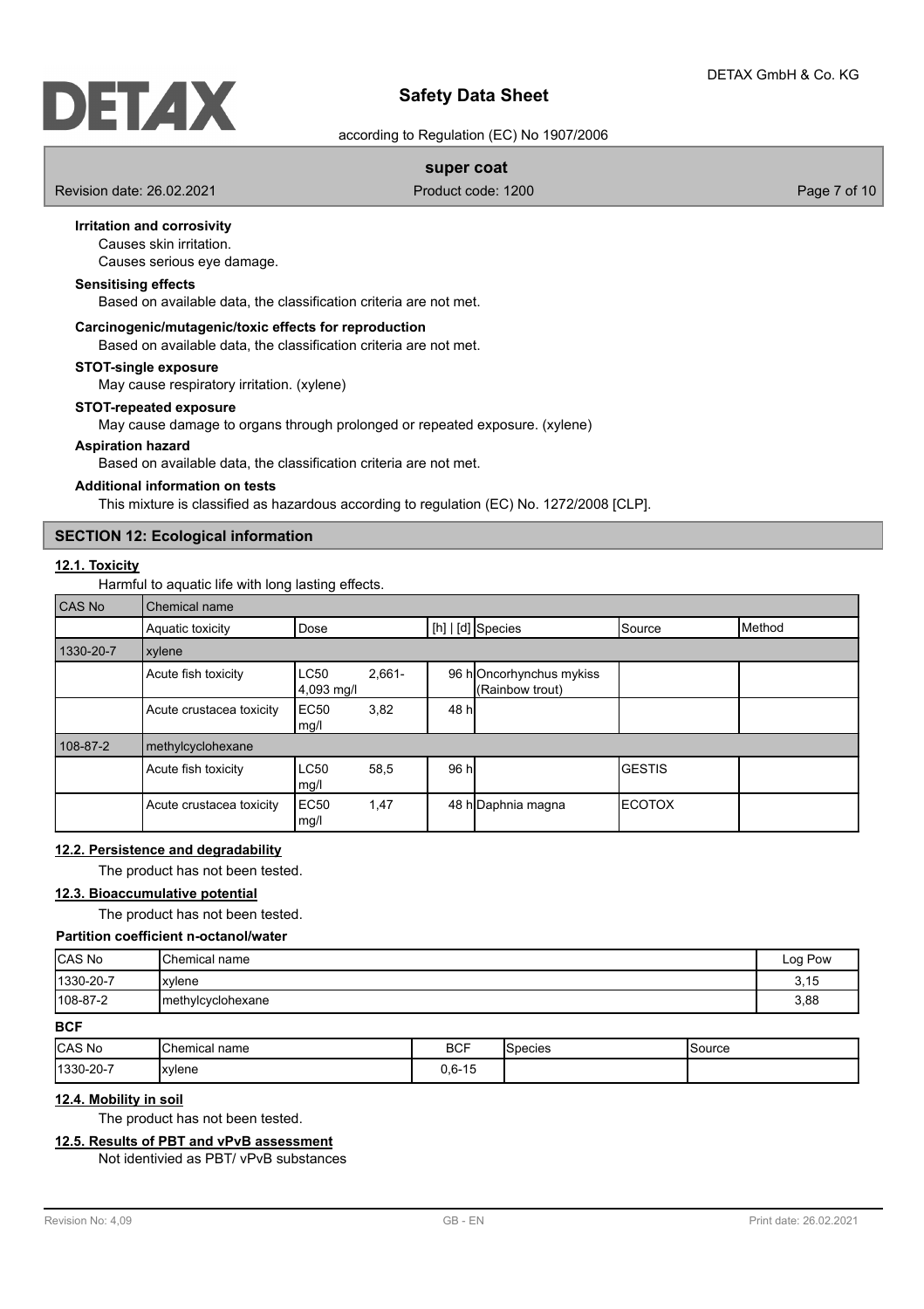according to Regulation (EC) No 1907/2006

# **super coat**

Revision date: 26.02.2021 **Product code: 1200** Product code: 1200 **Page 8 of 10** 

## **12.6. Other adverse effects**

No information available.

# **Further information**

Do not allow to enter into surface water or drains. Do not allow to enter into soil/subsoil.

# **SECTION 13: Disposal considerations**

# **13.1. Waste treatment methods**

## **Disposal recommendations**

Do not allow to enter into surface water or drains. Do not allow to enter into soil/subsoil. Dispose of waste according to applicable legislation.

# **Contaminated packaging**

@1301.B130039 Handle contaminated packages in the same way as the substance itself.

# **SECTION 14: Transport information**

## **Land transport (ADR/RID)**

| 14.1. UN number:                                                          | <b>UN 1866</b> |     |
|---------------------------------------------------------------------------|----------------|-----|
| 14.2. UN proper shipping name:                                            | Resin solution |     |
| 14.3. Transport hazard class(es):                                         | 3              |     |
| 14.4. Packing group:                                                      | Ш              |     |
| Hazard label:                                                             | 3              |     |
| Classification code:                                                      | F <sub>1</sub> |     |
| Limited quantity:                                                         | 5 L/ 30 kg     |     |
| Hazard No:                                                                | 33             |     |
| Tunnel restriction code:                                                  | D/F            |     |
| Other applicable information (land transport)<br>Flammable licquid        |                |     |
| <b>Marine transport (IMDG)</b>                                            |                |     |
| 14.1. UN number:                                                          | <b>UN 1866</b> |     |
| 14.2. UN proper shipping name:                                            | Resin solution |     |
| 14.3. Transport hazard class(es):                                         | 3              |     |
| 14.4. Packing group:                                                      | Ш              |     |
| Hazard label:                                                             | 3              |     |
| Marine pollutant:                                                         |                |     |
| <b>Special Provisions:</b>                                                |                |     |
| Limited quantity:                                                         | 5 L/ 30 kg     |     |
| FmS:                                                                      | $F-E. S-E$     |     |
| Other applicable information (marine transport)<br>Flash point: -4°C c.c. |                |     |
| Air transport (ICAO-TI/IATA-DGR)                                          |                |     |
| 14.1. UN number:                                                          | <b>UN 1866</b> |     |
| 14.2. UN proper shipping name:                                            | Resin solution |     |
| 14.3. Transport hazard class(es):                                         | 3              |     |
| 14.4. Packing group:                                                      | Ш              |     |
| Hazard label:                                                             | 3              |     |
| Limited quantity Passenger:                                               | 1 L/ 30 kg     |     |
| Passenger LQ:                                                             | Y341           |     |
| IATA-packing instructions - Passenger:                                    |                | 353 |
| IATA-max. quantity - Passenger:                                           |                | 5 L |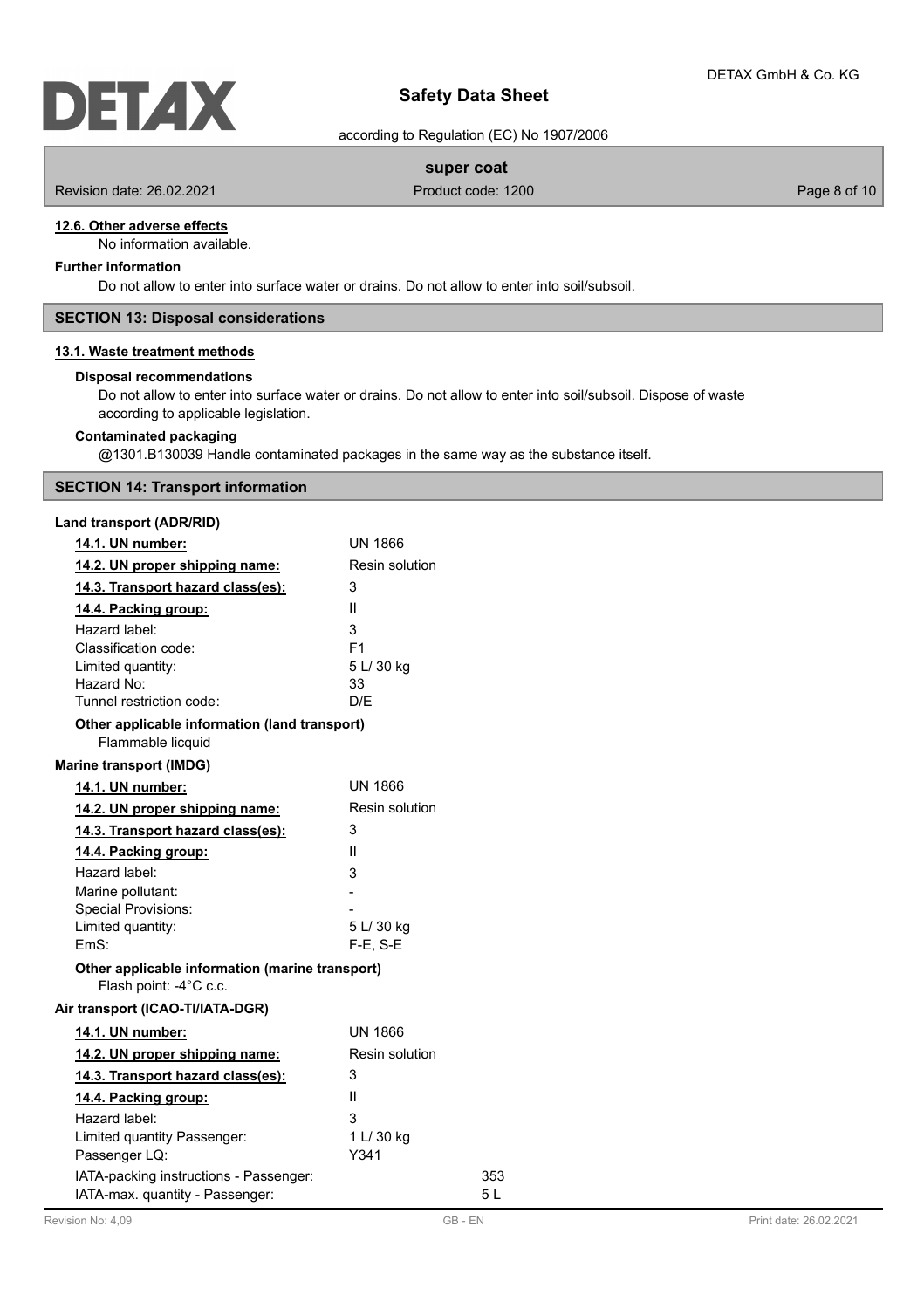# according to Regulation (EC) No 1907/2006

|                                                                                                                                                                                                                                                                                                                                                                                                                                                                                                                                                                                                                                                                                                                                                                                                                                                                                                                                                                                                                                                 | super coat                                                                                                                                                                                                                                                                                                                                                                                                                            |              |
|-------------------------------------------------------------------------------------------------------------------------------------------------------------------------------------------------------------------------------------------------------------------------------------------------------------------------------------------------------------------------------------------------------------------------------------------------------------------------------------------------------------------------------------------------------------------------------------------------------------------------------------------------------------------------------------------------------------------------------------------------------------------------------------------------------------------------------------------------------------------------------------------------------------------------------------------------------------------------------------------------------------------------------------------------|---------------------------------------------------------------------------------------------------------------------------------------------------------------------------------------------------------------------------------------------------------------------------------------------------------------------------------------------------------------------------------------------------------------------------------------|--------------|
| Revision date: 26.02.2021                                                                                                                                                                                                                                                                                                                                                                                                                                                                                                                                                                                                                                                                                                                                                                                                                                                                                                                                                                                                                       | Product code: 1200                                                                                                                                                                                                                                                                                                                                                                                                                    | Page 9 of 10 |
| IATA-packing instructions - Cargo:<br>IATA-max. quantity - Cargo:                                                                                                                                                                                                                                                                                                                                                                                                                                                                                                                                                                                                                                                                                                                                                                                                                                                                                                                                                                               | 364<br>60L                                                                                                                                                                                                                                                                                                                                                                                                                            |              |
| 14.5. Environmental hazards                                                                                                                                                                                                                                                                                                                                                                                                                                                                                                                                                                                                                                                                                                                                                                                                                                                                                                                                                                                                                     |                                                                                                                                                                                                                                                                                                                                                                                                                                       |              |
| ENVIRONMENTALLY HAZARDOUS:                                                                                                                                                                                                                                                                                                                                                                                                                                                                                                                                                                                                                                                                                                                                                                                                                                                                                                                                                                                                                      | yes                                                                                                                                                                                                                                                                                                                                                                                                                                   |              |
| 14.6. Special precautions for user<br>Warning: Combustible liquid.                                                                                                                                                                                                                                                                                                                                                                                                                                                                                                                                                                                                                                                                                                                                                                                                                                                                                                                                                                              |                                                                                                                                                                                                                                                                                                                                                                                                                                       |              |
| 14.7. Transport in bulk according to Annex II of Marpol and the IBC Code<br>not applicable                                                                                                                                                                                                                                                                                                                                                                                                                                                                                                                                                                                                                                                                                                                                                                                                                                                                                                                                                      |                                                                                                                                                                                                                                                                                                                                                                                                                                       |              |
| <b>SECTION 15: Regulatory information</b>                                                                                                                                                                                                                                                                                                                                                                                                                                                                                                                                                                                                                                                                                                                                                                                                                                                                                                                                                                                                       |                                                                                                                                                                                                                                                                                                                                                                                                                                       |              |
|                                                                                                                                                                                                                                                                                                                                                                                                                                                                                                                                                                                                                                                                                                                                                                                                                                                                                                                                                                                                                                                 | 15.1. Safety, health and environmental regulations/legislation specific for the substance or mixture                                                                                                                                                                                                                                                                                                                                  |              |
| EU regulatory information                                                                                                                                                                                                                                                                                                                                                                                                                                                                                                                                                                                                                                                                                                                                                                                                                                                                                                                                                                                                                       |                                                                                                                                                                                                                                                                                                                                                                                                                                       |              |
| Information according to 2012/18/EU<br>(SEVESO III):                                                                                                                                                                                                                                                                                                                                                                                                                                                                                                                                                                                                                                                                                                                                                                                                                                                                                                                                                                                            | <b>P5c FLAMMABLE LIQUIDS</b>                                                                                                                                                                                                                                                                                                                                                                                                          |              |
| National regulatory information                                                                                                                                                                                                                                                                                                                                                                                                                                                                                                                                                                                                                                                                                                                                                                                                                                                                                                                                                                                                                 |                                                                                                                                                                                                                                                                                                                                                                                                                                       |              |
| Employment restrictions:                                                                                                                                                                                                                                                                                                                                                                                                                                                                                                                                                                                                                                                                                                                                                                                                                                                                                                                                                                                                                        | Observe restrictions to employment for juveniles according to the 'juvenile<br>work protection guideline' (94/33/EC).                                                                                                                                                                                                                                                                                                                 |              |
| Water hazard class (D):                                                                                                                                                                                                                                                                                                                                                                                                                                                                                                                                                                                                                                                                                                                                                                                                                                                                                                                                                                                                                         | 2 - obviously hazardous to water                                                                                                                                                                                                                                                                                                                                                                                                      |              |
| 15.2. Chemical safety assessment                                                                                                                                                                                                                                                                                                                                                                                                                                                                                                                                                                                                                                                                                                                                                                                                                                                                                                                                                                                                                |                                                                                                                                                                                                                                                                                                                                                                                                                                       |              |
|                                                                                                                                                                                                                                                                                                                                                                                                                                                                                                                                                                                                                                                                                                                                                                                                                                                                                                                                                                                                                                                 | Chemical safety assessments for substances in this mixture were not carried out.                                                                                                                                                                                                                                                                                                                                                      |              |
| <b>SECTION 16: Other information</b>                                                                                                                                                                                                                                                                                                                                                                                                                                                                                                                                                                                                                                                                                                                                                                                                                                                                                                                                                                                                            |                                                                                                                                                                                                                                                                                                                                                                                                                                       |              |
| Abbreviations and acronyms<br>IMDG: International Maritime Code for Dangerous Goods<br>IATA: International Air Transport Association<br>EINECS: European Inventory of Existing Commercial Chemical Substances<br>ELINCS: European List of Notified Chemical Substances<br><b>CAS: Chemical Abstracts Service</b><br>LC50: Lethal concentration, 50%<br>LD50: Lethal dose, 50%<br>CLP: Classification, labelling and Packaging<br>REACH: Registration, Evaluation and Authorization of Chemicals<br><b>UN: United Nations</b><br>DNEL: Derived No Effect Level<br><b>DMEL: Derived Minimal Effect Level</b><br><b>PNEC: Predicted No Effect Concentration</b><br>ATE: Acute toxicity estimate<br>LL50: Lethal loading, 50%<br>EL50: Effect loading, 50%<br>EC50: Effective Concentration 50%<br>ErC50: Effective Concentration 50%, growth rate<br>NOEC: No Observed Effect Concentration<br>BCF: Bio-concentration factor<br>PBT: persistent, bioaccumulative, toxic<br>vPvB: very persistent, very bioaccumulative<br>EmS: Emergency Schedules | ADR: Accord européen sur le transport des marchandises dangereuses par Route<br>(European Agreement concerning the International Carriage of Dangerous Goods by Road)<br>GHS: Globally Harmonized System of Classification and Labelling of Chemicals<br>GHS: Globally Harmonised System of Classification, Labelling and Packaging of Chemicals<br>RID: Regulations concerning the international carriage of dangerous goods by rail |              |